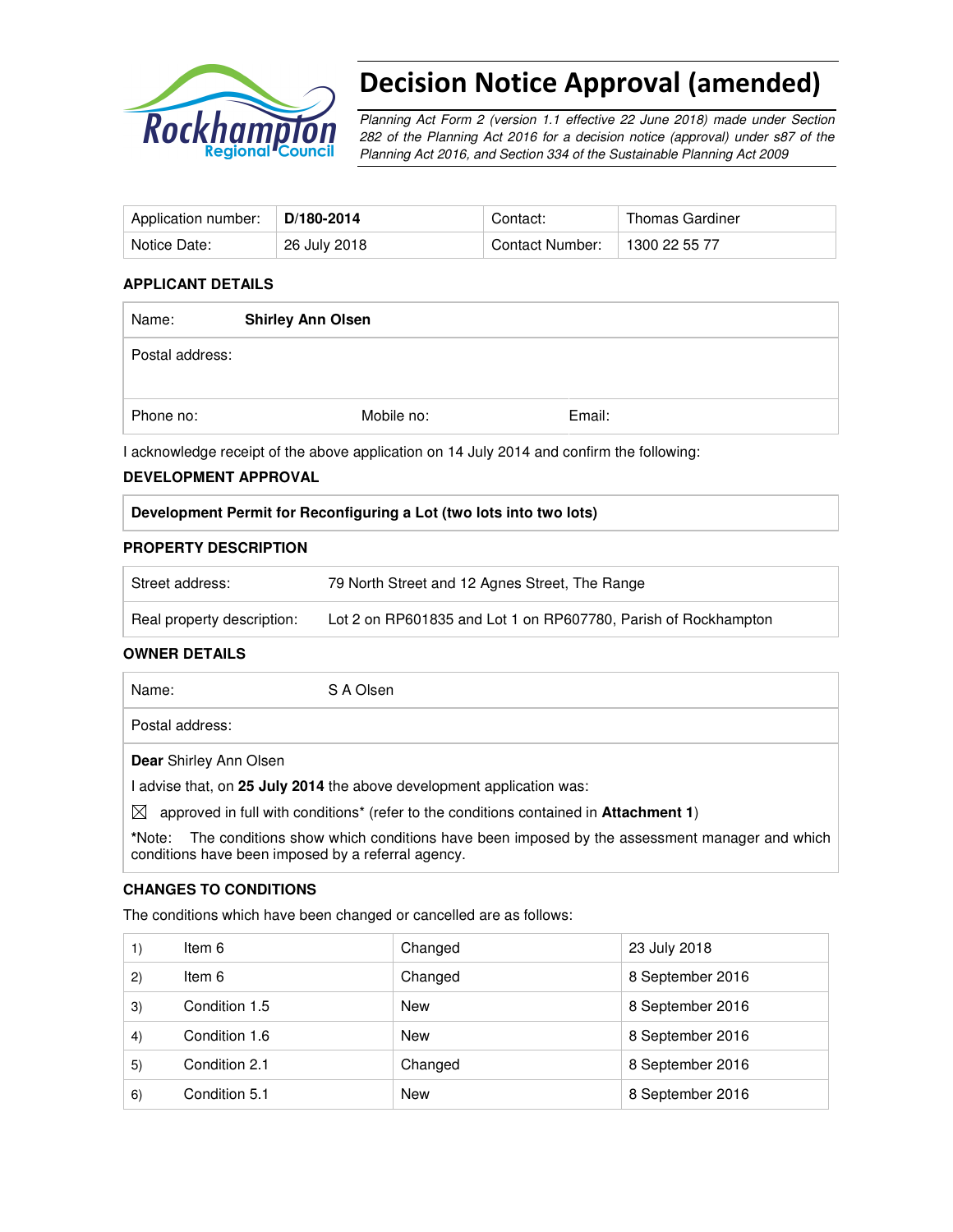### **1. DETAILS OF THE APPROVAL**

|                                                                                                                                                                                                        | <b>Development</b><br><b>Permit</b> | Preliminary<br>Approval |
|--------------------------------------------------------------------------------------------------------------------------------------------------------------------------------------------------------|-------------------------------------|-------------------------|
| Development assessable under the planning scheme, superseded<br>planning scheme, a temporary local planning instrument, a master<br>plan or a preliminary approval which includes a variation approval | M                                   |                         |
| - Reconfiguring a lot                                                                                                                                                                                  |                                     |                         |

### **2. CONDITIONS**

This approval is subject to the conditions in Attachment 1.

| 3. | <b>FURTHER DEVELOPMENT PERMITS REQUIRED</b> |  |
|----|---------------------------------------------|--|
|    |                                             |  |

### **4. REFERRAL AGENCIES** NIL

### **5. THE APPROVED PLANS**

**The approved development must be completed and maintained generally in accordance with the approved drawings and documents:** 

| Plan/Document Name                        | <b>Plan Number</b>      | Dated        |
|-------------------------------------------|-------------------------|--------------|
| Reconfiguration Plan (2 Lots into 2 Lots) | 6087-00-ROL, Revision B | 27 July 2016 |

# **6. CURRENCY PERIOD FOR THE APPROVAL**

This approval has a relevant period of five (5) years until 28 July 2019.

## **7. STATEMENT OF REASONS**

| Description of the<br>development      | Request for an Extension to the Relevant Period for Development Permit<br>D/180-2014 for Reconfiguring a Lot (two lots into two lots)                                                                                                                                                                                                                                              |  |
|----------------------------------------|------------------------------------------------------------------------------------------------------------------------------------------------------------------------------------------------------------------------------------------------------------------------------------------------------------------------------------------------------------------------------------|--|
| <b>Reasons for decision</b>            | The proposed boundary realignment, subject to the extension of the<br>a)<br>relevant period, will remain consistent with the intent of the Low Density<br><b>Residential Zone:</b>                                                                                                                                                                                                 |  |
|                                        | The proposed boundary realignment does not compromise the strategic<br>b)<br>framework in the Rockhampton Region Planning Scheme 2015;                                                                                                                                                                                                                                             |  |
|                                        | Assessment of the development against the relevant zone purpose,<br>C)<br>planning scheme codes and planning scheme policies demonstrates that<br>the proposed development will not cause significant adverse impacts on<br>natural environment,<br>built<br>environment<br>surroundina<br>the<br>and<br>infrastructure, community facilities, or local character and amenity; and |  |
|                                        | d)<br>The proposed development does not compromise the relevant State<br>Planning Policy.                                                                                                                                                                                                                                                                                          |  |
| <b>Assessment</b><br><b>Benchmarks</b> | The proposed development was assessed against the following assessment<br>benchmarks:                                                                                                                                                                                                                                                                                              |  |
|                                        | Low Density Residential Zone Code;<br>٠                                                                                                                                                                                                                                                                                                                                            |  |
|                                        | Access, Parking and Transport Code;<br>٠                                                                                                                                                                                                                                                                                                                                           |  |
|                                        | Filling and Excavation Code;                                                                                                                                                                                                                                                                                                                                                       |  |
|                                        | Landscape Code;<br>$\bullet$                                                                                                                                                                                                                                                                                                                                                       |  |
|                                        | Reconfiguring a Lot Code;<br>$\bullet$                                                                                                                                                                                                                                                                                                                                             |  |
|                                        | Stormwater Management Code; and<br>٠                                                                                                                                                                                                                                                                                                                                               |  |
|                                        | Water and Sewer Code.                                                                                                                                                                                                                                                                                                                                                              |  |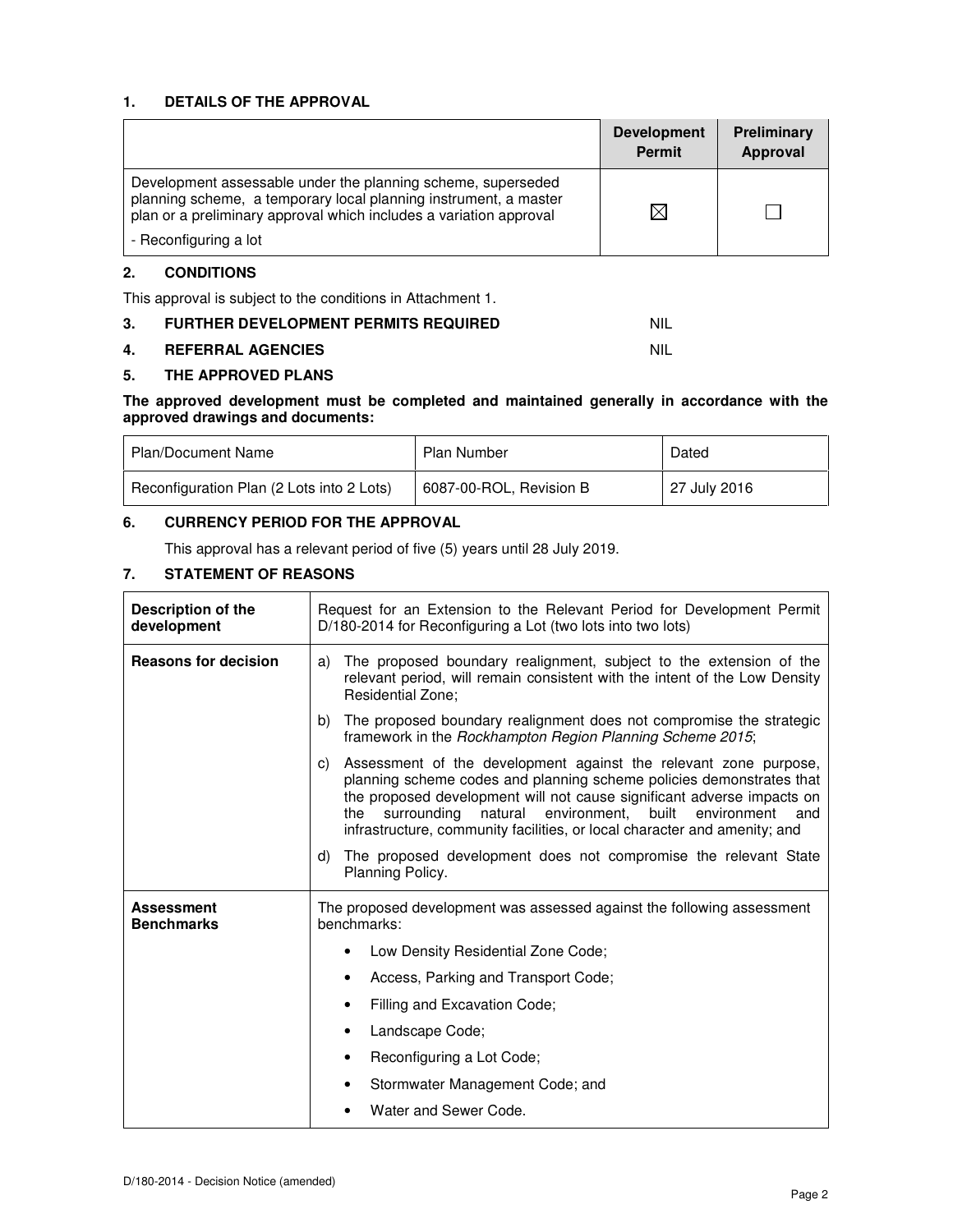| <b>Matters prescribed by</b> | The State Planning Policy - Part $E_i$<br>(i)                                |
|------------------------------|------------------------------------------------------------------------------|
| regulation                   | The Central Queensland Regional Plan;<br>(ii)                                |
|                              | (iii) The Rockhampton Region Planning Scheme 2015; and                       |
|                              | (iv) The common material, being the material submitted with the application. |

### **8. RIGHTS OF APPEAL**

The rights of an applicant to appeal to a tribunal or the Planning and Environment Court against a decision about a development application are set out in chapter 6, part 1 of the Planning Act 2016. For particular applications, there may also be a right to make an application for a declaration by a tribunal (see chapter 6, part 2 of the Planning Act 2016).

### Appeal by an applicant

An applicant for a development application may appeal to the Planning and Environment Court against the following:

- the refusal of all or part of the development application
- a provision of the development approval
- the decision to give a preliminary approval when a development permit was applied for
- a deemed refusal of the development application.

An applicant may also have a right to appeal to the Development tribunal. For more information, see schedule 1 of the Planning Act 2016.

The timeframes for starting an appeal in the Planning and Environment Court are set out in section 229 of the Planning Act 2016.

**Attachment 2** is an extract from the Planning Act 2016 that sets down the applicant's appeal rights and the appeal rights of a submitter.

### **9. WHEN THE DEVELOPMENT APPROVAL TAKES EFFECT**

This development approval takes effect:

From the time the decision notice is given  $-$  if there is no submitter and the applicant does not appeal the decision to the court.

### Or

When the submitter's appeal period ends  $-$  if there is a submitter and the applicant does not appeal the decision to the court.

Or

Subject to the decision of the court, when the appeal is finally decided  $-$  if an appeal is made to the court.

### **10. ORIGINAL DECISION ASSESSMENT MANAGER**

| Name: | Tarnya Fitzgibbon             | Date: | 28 July 2014 |
|-------|-------------------------------|-------|--------------|
|       | <b>COORDINATOR</b>            |       |              |
|       | <b>DEVELOPMENT ASSESSMENT</b> |       |              |

### **11. ASSESSMENT MANAGER**

| Name: | Tarnya Fitzgibbon<br><b>COORDINATOR</b> | Signature: | Date: 26 July 2018 |
|-------|-----------------------------------------|------------|--------------------|
|       | <b>DEVELOPMENT ASSESSMENT</b>           |            |                    |

### **Attachment 1 – Conditions of the approval**

**Part 1 – Conditions imposed by the assessment manager** *[Note: where a condition is imposed about* infrastructure under Chapter 4 of the Planning Act 2016, the relevant provision of the Act under which this condition was imposed must be specified.]

### **Attachment 2—Extract on appeal rights**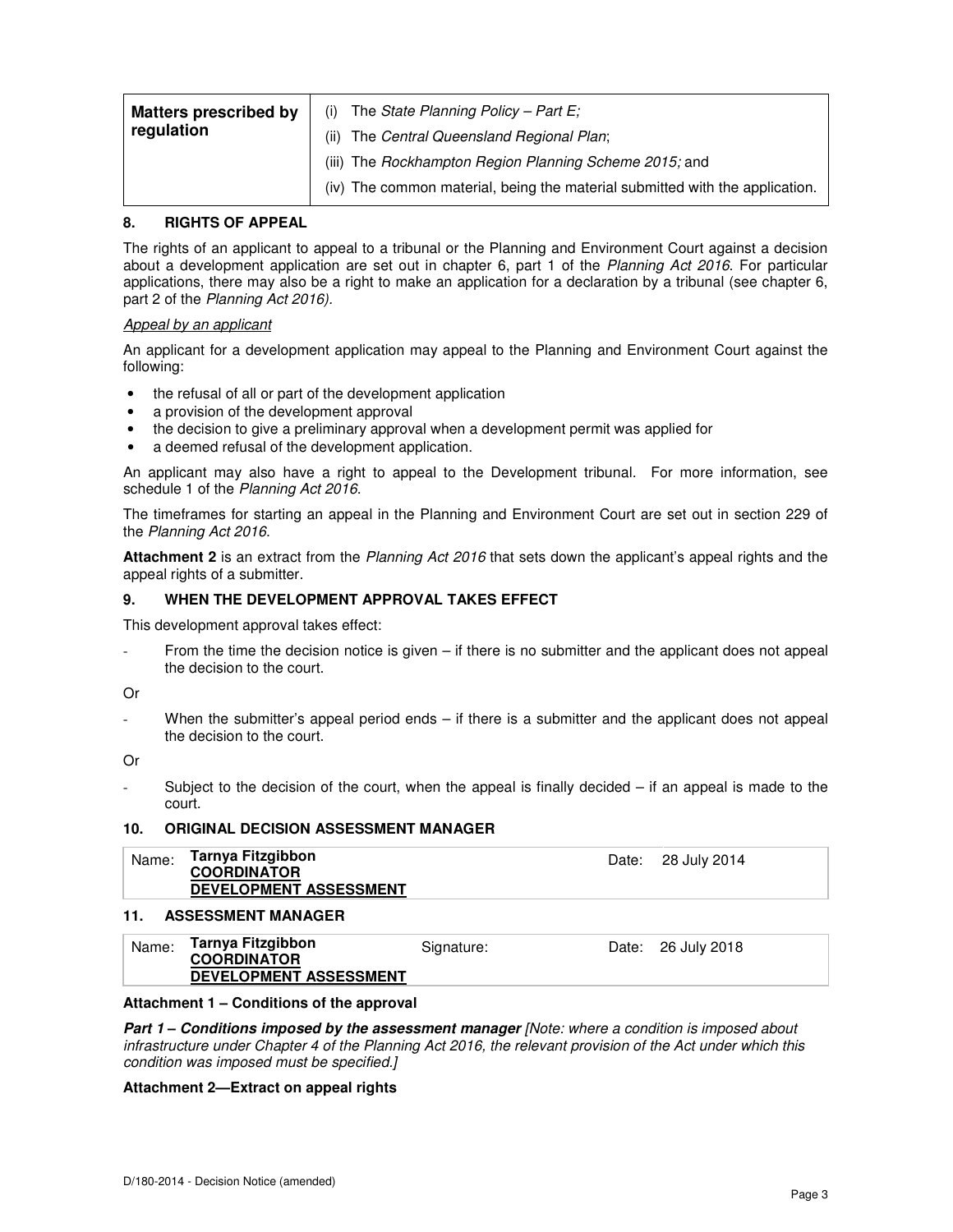

# **Attachment 1 – Part 1**

# **Rockhampton Regional Council Conditions**

PLANNING ACT 2016

# 1.0 ADMINISTRATION

- 1.1 The Developer is responsible for ensuring compliance with this approval and the Conditions of the approval by an employee, agent, contractor or invitee of the Developer.
- 1.2 Where these Conditions refer to "Council" in relation to requiring Council to approve or to be satisfied as to any matter, or conferring on the Council a function, power or discretion, that role of the Council may be fulfilled in whole or in part by a delegate appointed for that purpose by the Council.
- 1.3 All conditions of this approval must be undertaken and completed to the satisfaction of Council, at no cost to Council.
- 1.4 All conditions, works, or requirements of this approval must be undertaken and completed prior to the issue of the Compliance Certificate for the Survey Plan, unless otherwise stated.
- 1.5 All services must be contained within each proposed lot.
- 1.6 All buildings must be clear of the proposed boundaries.
- 2.0 APPROVED PLANS AND DOCUMENTS
- 2.1 The approved use and development must be completed and maintained generally in accordance with the approved drawings and documents, except where amended by the conditions of this permit:

| <b>Plan/Document Name</b>                 | Plan Number             | Dated        |
|-------------------------------------------|-------------------------|--------------|
| Reconfiguration Plan (2 Lots into 2 Lots) | 6087-00-ROL, Revision B | 27 July 2016 |

- 2.2 Where there is any conflict between the conditions of this approval and the details shown on the approved plans and documents, the conditions of approval must prevail.
- 2.3 Where conditions require the above plans or documents to be amended, the revised document(s) must be submitted for endorsement by Council prior to the submission of a Development Application for Plumbing and Drainage Works.

# 3.0 PLUMBING AND DRAINAGE WORKS

- 3.1 All internal plumbing and sanitary drainage works (including alterations or relocations associated with the existing buildings) must be in accordance with regulated work under the Plumbing and Drainage Act.
- 3.2 Internal Plumbing and Sanitary Drainage of existing buildings located within proposed Lots 34 and 35 must be contained within the lot it serves.

# 4.0 ASSET MANAGEMENT

- 4.1 Any alteration necessary to electricity, telephone, water mains, sewerage mains, and/or public utility installations resulting from the development or in connection with the development, must be at full cost to the Developer.
- 4.2 Any damage to existing kerb and channel, water supply and sewerage infrastructure, pathway or roadway (including removal of concrete slurry from public land, pathway, roads, kerb and channel and stormwater gullies and drainage lines) which may occur during any works carried out in association with the approved development must be repaired. This must include the reinstatement of the existing traffic signs and pavement markings which may have been removed.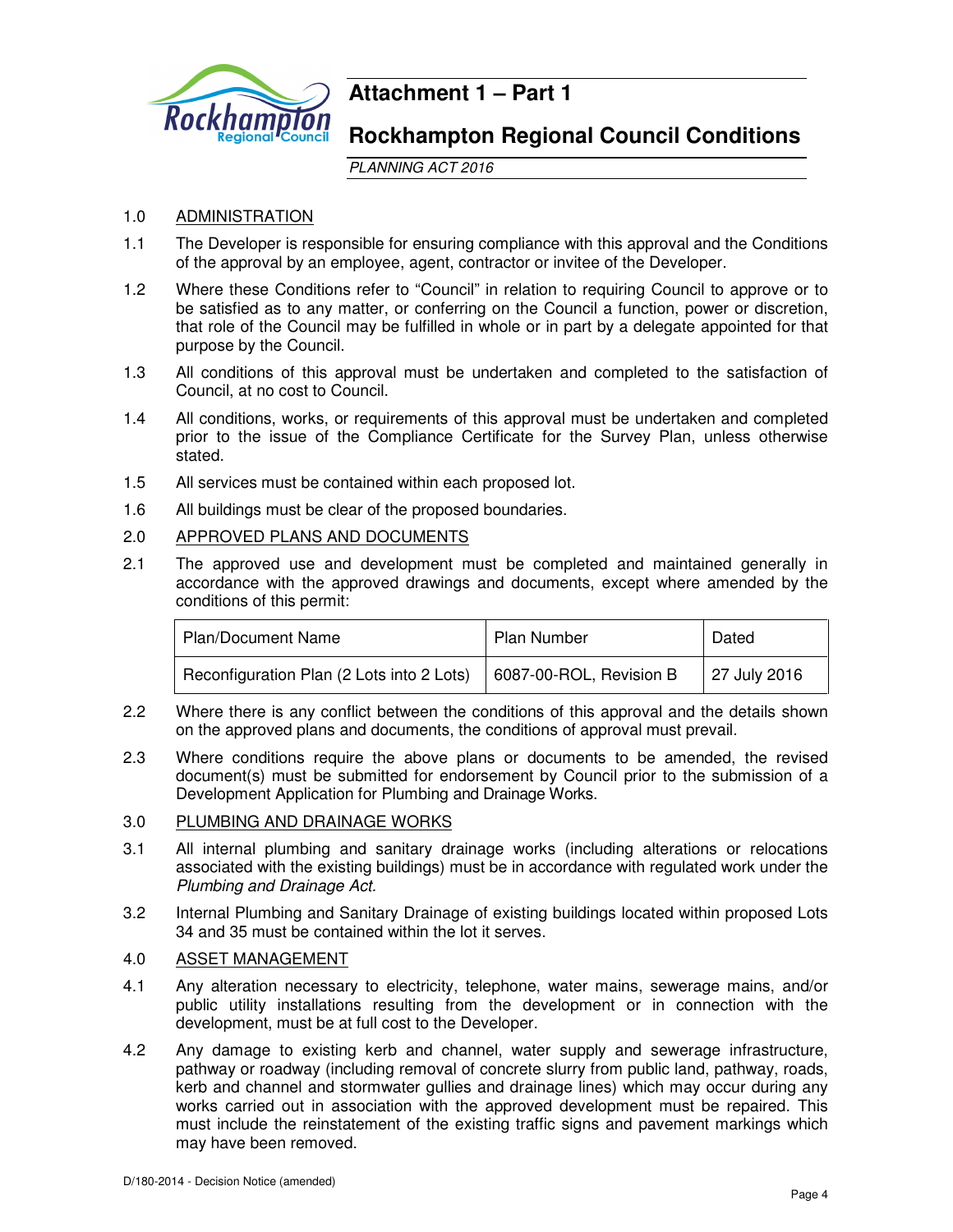4.3 'As constructed' information pertaining to assets to be handed over to Council and those which may have an impact on Council's existing and future assets must be provided prior to the issue of the Compliance Certificate for the Survey Plan. This information must be provided in accordance with the Manual for Submission of Digital As Constructed Information.

### 5.0 WATER WORKS

5.1 The existing water connection servicing Lot 2 on RP601835 must be disconnected. A new water service and connection must be provided for proposed Lot 34 and must be located within the proposed lot boundary frontage.

# ADVISORY NOTES

NOTE 1. Aboriginal Cultural Heritage

It is advised that under Section 23 of the Aboriginal Cultural Heritage Act 2003, a person who carries out an activity must take all reasonable and practicable measures to ensure the activity does not harm Aboriginal Cultural Heritage (the "cultural heritage duty of care"). Maximum penalties for breaching the duty of care are listed in the Aboriginal Cultural Heritage legislation. The information on Aboriginal Cultural Heritage is available on the Department of Aboriginal and Torres Strait Islander and Multicultural Affairs website www.datsima.qld.gov.au

## NOTE 2. General Environmental Duty

General environmental duty under the *Environmental Protection Act* prohibits unlawful environmental nuisance caused by noise, aerosols, particles dust, ash, fumes, light, odour or smoke beyond the boundaries of the property during all stages of the development including earthworks, construction and operation.

### NOTE 3. Vehicle Access

Please note the subject lots do not have constructed vehicles accesses in accordance with the Capricorn Municipal Development Guidelines. Local Law No. 4 (Local Government Controlled Areas, Facilities and Roads) 2011 (11) allows Council to issue a compliance notice to the owner of a property to alter or construct a new vehicle crossing where a vehicle crossing is not effective for its intended purpose, is causing a nuisance or is a potential safety hazard.

### NOTE 4. Infrastructure Charges

Council has resolved not to issue an infrastructure charges notice for this development because the new infrastructure charges arising from the development are \$42,000.00 and the credits applicable for the new development are \$42,000.00.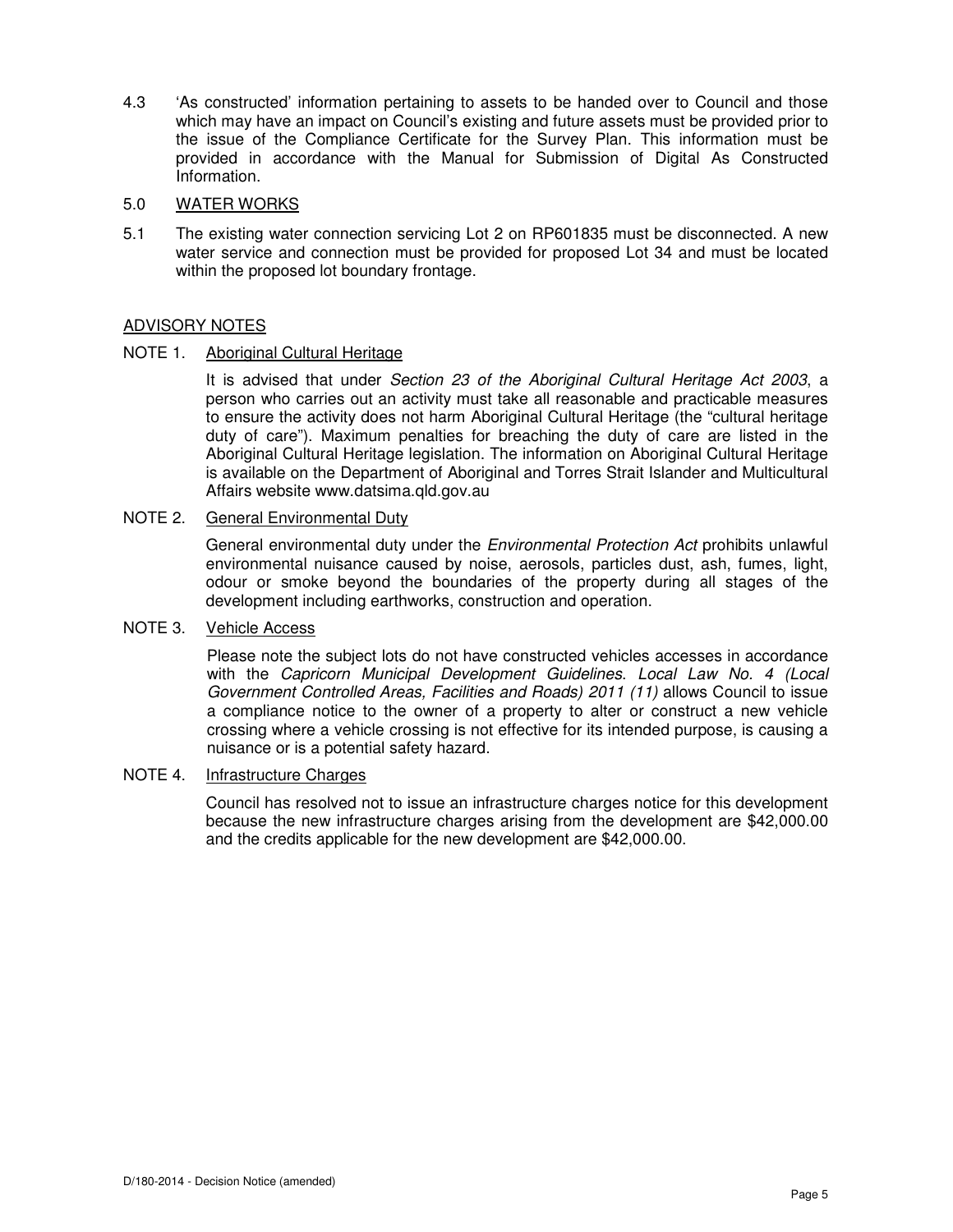

# **Attachment 2 - Appeal Rights**

PLANNING ACT 2016

The following is an extract from the Planning Act 2016 (Chapter 6)

### **Appeal rights**

#### **229 Appeals to tribunal or P&E Court**

- (1) Schedule 1 states—
	- (a) matters that may be appealed to— (i) either a tribunal or the P&E Court; or (ii) only a tribunal; or (iii) only the P&E Court; and
	- (b) the person—
		- (i) who may appeal a matter (the **appellant**); and (ii) who is a respondent in an appeal of the matter; and (iii) who is a co-respondent in an appeal of the matter;
		- and (iv) who may elect to be a co-respondent in an appeal of the matter.
- (2) An appellant may start an appeal within the appeal period.
- (3) The **appeal period** is—
	- (a) for an appeal by a building advisory agency—10 business days after a decision notice for the decision is given to the agency or
	- (b) for an appeal against a deemed refusal—at any time after the deemed refusal happens; or
	- (c) for an appeal against a decision of the Minister, under chapter 7, part 4, to register premises or to renew the registration of premises—20 business days after a notice is published under section 269(3)(a) or (4); or
	- (d) for an appeal against an infrastructure charges notice— 20 business days after the infrastructure charges notice is given to the person; or
	- (e) for an appeal about a deemed approval of a development application for which a decision notice has not been given—30 business days after the applicant gives the deemed approval notice to the assessment manager; or
	- (f) for any other appeal—20 business days after a notice of the decision for the matter, including an enforcement notice, is given to the person.
	- Note—

See the P&E Court Act for the court's power to extend the appeal period.

- (4) Each respondent and co-respondent for an appeal may be heard in the appeal.
- (5) If an appeal is only about a referral agency's response, the assessment manager may apply to the tribunal or P&E Court to withdraw from the appeal.
- (6) To remove any doubt, it is declared that an appeal against an infrastructure charges notice must not be about—
	- (a) the adopted charge itself; or
	- (b) for a decision about an offset or refund— (i) the establishment cost of trunk infrastructure identified in a LGIP; or
	- (ii) the cost of infrastructure decided using the method
	- included in the local government's charges resolution.

### **230 Notice of appeal**

- (1) An appellant starts an appeal by lodging, with the registrar of the tribunal or P&E Court, a notice of appeal that— (a) is in the approved form; and
	- (b) succinctly states the grounds of the appeal.
- (2) The notice of appeal must be accompanied by the required fee.
- (3) The appellant or, for an appeal to a tribunal, the registrar must, within the service period, give a copy of the notice of appeal to—
	- (a) the respondent for the appeal; and
	- (b) each co-respondent for the appeal; and
- (c) for an appeal about a development application under schedule 1, table 1, item 1—each principal submitter for the development application; and
- (d) for an appeal about a change application under schedule 1, table 1, item 2—each principal submitter for the change application; and
- (e) each person who may elect to become a co-respondent for the appeal, other than an eligible submitter who is not a principal submitter in an appeal under paragraph  $(c)$  or  $(d)$ ; and
- (f) for an appeal to the P&E Court—the chief executive; and
- (g) for an appeal to a tribunal under another Act—any other
- person who the registrar considers appropriate. (4) The **service period** is—
	- (a) if a submitter or advice agency started the appeal in the P&E Court—2 business days after the appeal is started; or
	- (b) otherwise—10 business days after the appeal is started.
- (5) A notice of appeal given to a person who may elect to be a co-respondent must state the effect of subsection
- (6) A person elects to be a co-respondent by filing a notice of election, in the approved form, within 10 business days after the notice of appeal is given to the person*.*
- **231 Other appeals**
- (1) Subject to this chapter, schedule 1 and the P&E Court Act, unless the Supreme Court decides a decision or other matter under this Act is affected by jurisdictional error, the decision or matter is non-appealable.
- (2) The Judicial Review Act 1991, part 5 applies to the decision or matter to the extent it is affected by jurisdictional error.
- (3) A person who, but for subsection (1) could have made an application under the Judicial Review Act 1991 in relation to the decision or matter, may apply under part 4 of that Act for a statement of reasons in relation to the decision or matter.
- (4) In this section— **decision** includes—
	- (a) conduct engaged in for the purpose of making a decision; and
	- (b) other conduct that relates to the making of a decision; and
	- (c) the making of a decision or the failure to make a decision; and
	- (d) a purported decision; and
	- (e) a deemed refusal.
- **non-appealable**, for a decision or matter, means the decision or matter—
	- (a) is final and conclusive; and
	- (b) may not be challenged, appealed against, reviewed, quashed, set aside or called into question in any other way under the Judicial Review Act 1991 or otherwise, whether by the Supreme Court, another court, a tribunal or another entity; and
	- (c) is not subject to any declaratory, injunctive or other order of the Supreme Court, another court, a tribunal or another entity on any ground.

#### **232 Rules of the P&E Court**

- (1) A person who is appealing to the P&E Court must comply with the rules of the court that apply to the appeal.
- (2) However, the P&E Court may hear and decide an appeal even if the person has not complied with rules of the P&E Court.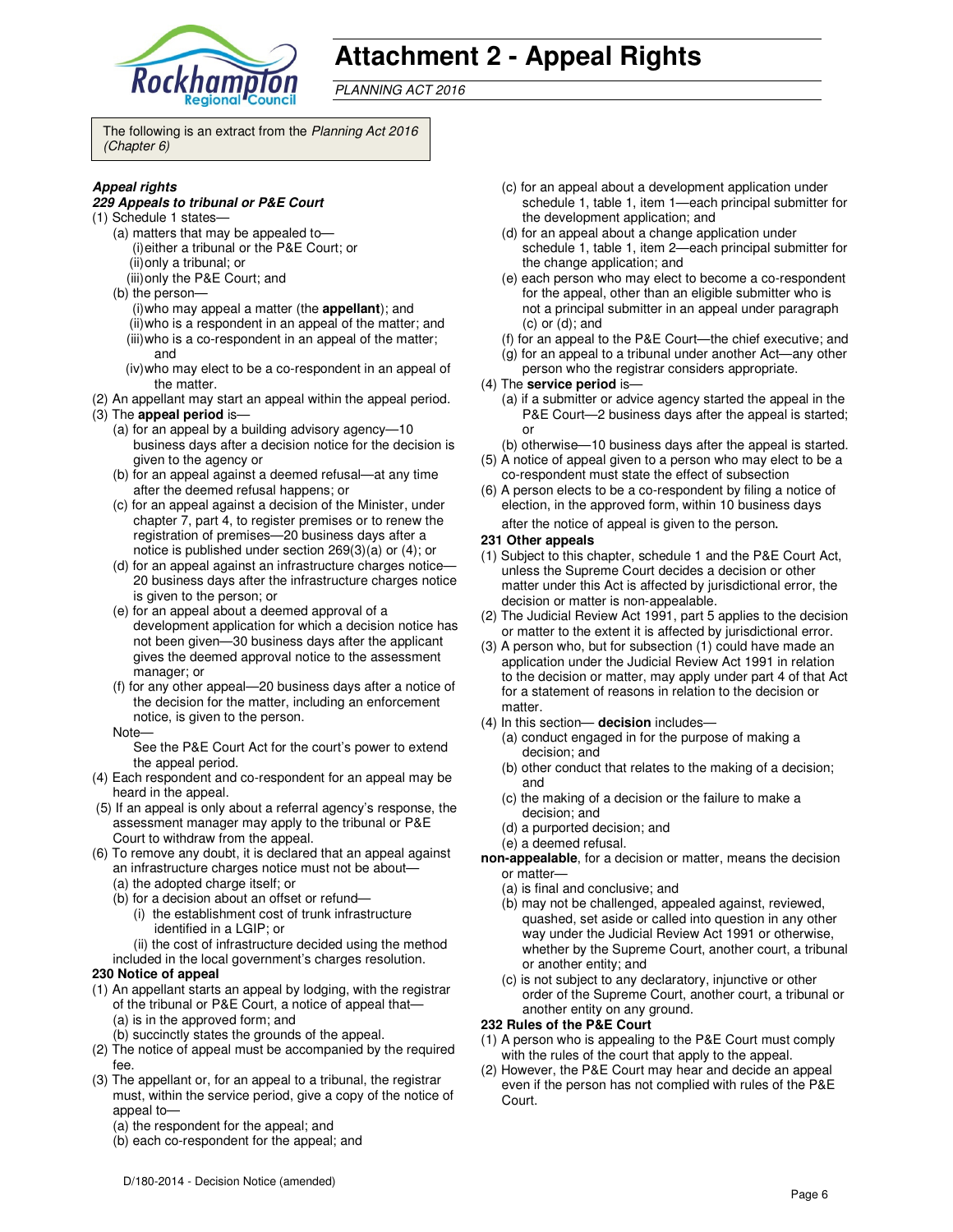

# **Appeal Rights**

PLANNING ACT 2016

# **Schedule 1**

#### **Appeals section 229 1 Appeal rights and parties to appeals**

- (1) Table 1 states the matters that may be appealed to—(a) the P&E court; or (b) a tribunal.
- (2) However, table 1 applies to a tribunal only if the matter involves—
	- (a) the refusal, or deemed refusal of a development application, for—
	- (i) a material change of use for a classified building; or
	- (ii) operational work associated with building work, a retaining wall, or a tennis court; or (b) a provision of a development approval for—
	- (i) a material change of use for a classified building; or
- (ii) operational work associated with building work, a retaining wall, or a tennis court; or
	- (c) if a development permit was applied for—the decision to give a preliminary approval for—
		- (i) a material change of use for a classified building; or
		- (ii) operational work associated with building work, a retaining wall, or a tennis court; or
	- (d) a development condition if—
		- (i) the development approval is only for a material change of use that involves the use of a building classified under the Building Code as a class 2 building; and
		- (ii) the building is, or is proposed to be, not more than 3 storeys; and
		- (iii) the proposed development is for not more than 60 sole-occupancy units; or
	- (e) a decision for, or a deemed refusal of, an extension application for a development approval that is only for a material change of use of a classified building; or
	- (f) a decision for, or a deemed refusal of, a change application for a development approval that is only for a material change of use of a classified building; or
	- (g) a matter under this Act, to the extent the matter relates to—
		- (i) the Building Act, other than a matter under that Act that may or must be decided by the Queensland Building and Construction Commission; or
		- (ii) the Plumbing and Drainage Act, part 4 or 5; or
	- (h) a decision to give an enforcement notice in relation to a matter under paragraphs (a) to (g); or
	- (i) a decision to give an infrastructure charges notice; or
	- (j) the refusal, or deemed refusal, of a conversion application; or
	- (k) a matter that, under another Act, may be appealed to the tribunal; or
	- (l) a matter prescribed by regulation.
- (3) Also, table 1 does not apply to a tribunal if the matter
- involves—
	- (a) for a matter in subsection  $(2)(a)$  to  $(d)$ 
		- (i) a development approval for which the development application required impact assessment; and
		- (ii) a development approval in relation to which the assessment manager received a properly made submission for the development application; or
	- (b) a provision of a development approval about the identification or inclusion, under a variation approval, of a matter for the development.
- (4) Table 2 states the matters that may be appealed only to the P&E Court.
- (5) Table 3 states the matters that may be appealed only to the tribunal.
- (6) In each table—
	- (a) column 1 states the appellant in the appeal; and
	- (b) column 2 states the respondent in the appeal; and
	- (c) column 3 states the co-respondent (if any) in the appeal; and
	- (d) column 4 states the co-respondents by election (if any) in the appeal.
- (7) If the chief executive receives a notice of appeal under section 230(3)(f), the chief executive may elect to be a corespondent in the appeal.

| Table 1<br>Appeals to the P&E Court and, for certain matters, to a tribunal                                                                                                                                                                                                                                                                    |                     |                        |                                |
|------------------------------------------------------------------------------------------------------------------------------------------------------------------------------------------------------------------------------------------------------------------------------------------------------------------------------------------------|---------------------|------------------------|--------------------------------|
| 1. Development applications<br>An appeal may be made against-<br>(a) the refusal of all or part of the development application; or<br>(b) the deemed refusal of the development application; or<br>(c) a provision of the development approval; or<br>(d) if a development permit was applied for-the decision to give a preliminary approval. |                     |                        |                                |
| Column 1                                                                                                                                                                                                                                                                                                                                       | Column <sub>2</sub> | Column 3               | Column 4                       |
| Appellant                                                                                                                                                                                                                                                                                                                                      | Respondent          | Co-respondent          | Co-respondent by election      |
|                                                                                                                                                                                                                                                                                                                                                |                     | (if any)               | $(if$ any)                     |
| The applicant                                                                                                                                                                                                                                                                                                                                  | The assessment      | If the appeal is about | 1 A concurrence agency that is |
|                                                                                                                                                                                                                                                                                                                                                | manager             | a concurrence          | not a co-respondent            |

agency's referral

2 If a chosen Assessment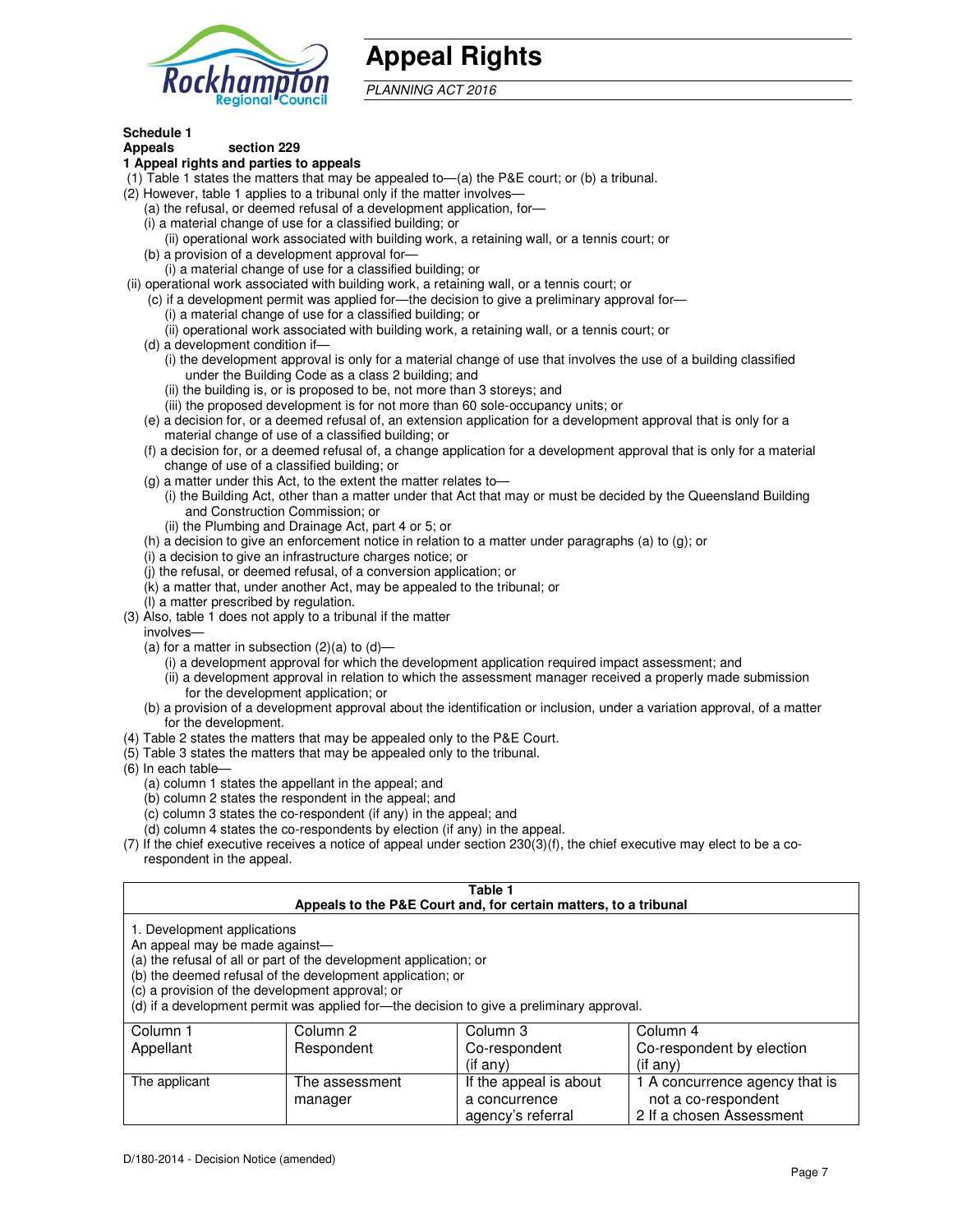| Table 1<br>Appeals to the P&E Court and, for certain matters, to a tribunal                                                                                                                                                                                                                                                                                                                                                                                                                                                                                                                                                                                                                                                                                                                                                                                                                 |                                   |                                                                 |                                                                                                                                                                                                                                                                                                                                                 |
|---------------------------------------------------------------------------------------------------------------------------------------------------------------------------------------------------------------------------------------------------------------------------------------------------------------------------------------------------------------------------------------------------------------------------------------------------------------------------------------------------------------------------------------------------------------------------------------------------------------------------------------------------------------------------------------------------------------------------------------------------------------------------------------------------------------------------------------------------------------------------------------------|-----------------------------------|-----------------------------------------------------------------|-------------------------------------------------------------------------------------------------------------------------------------------------------------------------------------------------------------------------------------------------------------------------------------------------------------------------------------------------|
|                                                                                                                                                                                                                                                                                                                                                                                                                                                                                                                                                                                                                                                                                                                                                                                                                                                                                             |                                   | response-the<br>concurrence agency                              | manager is the respondent-<br>the prescribed assessment<br>manager<br>3 Any eligible advice agency for<br>the application<br>4 Any eligible submitter for the<br>application                                                                                                                                                                    |
| 2. Change applications<br>An appeal may be made against-<br>(b) a deemed refusal of a change application.                                                                                                                                                                                                                                                                                                                                                                                                                                                                                                                                                                                                                                                                                                                                                                                   |                                   |                                                                 | (a) a responsible entity's decision for a change application, other than a decision made by the P&E court; or                                                                                                                                                                                                                                   |
| Column 1<br>Appellant                                                                                                                                                                                                                                                                                                                                                                                                                                                                                                                                                                                                                                                                                                                                                                                                                                                                       | Column <sub>2</sub><br>Respondent | Column 3<br>Co-respondent<br>(if any)                           | Column 4<br>Co-respondent by election<br>(if any)                                                                                                                                                                                                                                                                                               |
| 1 The applicant<br>2 If the responsible<br>entity is the<br>assessment<br>manager-an<br>affected entity that<br>gave a pre-request<br>notice or response<br>notice                                                                                                                                                                                                                                                                                                                                                                                                                                                                                                                                                                                                                                                                                                                          | The responsible<br>entity         | If an affected entity<br>starts the appeal-the<br>applicant     | 1 A concurrence agency for the<br>development application<br>2 If a chosen assessment<br>manager is the respondent-<br>the prescribed assessment<br>manager<br>3 A private certifier for the<br>development application<br>4 Any eligible advice agency for<br>the change application<br>5 Any eligible submitter for the<br>change application |
| 3. Extension applications<br>An appeal may be made against-<br>(a) the assessment manager's decision about an extension application; or<br>(b) a deemed refusal of an extension application.<br>Column 1<br>Column <sub>2</sub><br>Column 3<br>Column 4                                                                                                                                                                                                                                                                                                                                                                                                                                                                                                                                                                                                                                     |                                   |                                                                 |                                                                                                                                                                                                                                                                                                                                                 |
| Appellant                                                                                                                                                                                                                                                                                                                                                                                                                                                                                                                                                                                                                                                                                                                                                                                                                                                                                   | Respondent                        | Co-respondent<br>(if any)                                       | Co-respondent by election<br>(if any)                                                                                                                                                                                                                                                                                                           |
| 1 The applicant<br>1<br>2<br>For a matter other<br>than a deemed<br>refusal of an<br>extension<br>application $-$ a<br>concurrence<br>agency, other than<br>the chief executive,<br>for the application                                                                                                                                                                                                                                                                                                                                                                                                                                                                                                                                                                                                                                                                                     | The assessment<br>manager         | If a concurrence<br>agency starts the<br>appeal – the applicant | If a chosen assessment<br>manager is the respondent - the<br>prescribed assessment manager                                                                                                                                                                                                                                                      |
| 4. Infrastructure charges notices<br>An appeal may be made against an infrastructure charges notice on 1 or more of the following grounds<br>a) The notice involved an error relating to $-$<br>(i) The application of the relevant adopted charge; or<br>Examples of errors in applying an adopted charge -<br>The incorrect application of gross floor area for a non-residential development<br>Applying an incorrect 'use category', under a regulation, to the development<br>The working out of extra demands, for section 120; or<br>(i)<br>An offset or refund; or<br>(ii)<br>b) The was no decision about an offset or refund; or<br>c) If the infrastructure charges notice states a refund will be given - the timing for giving the refund; or<br>d) The amount of the charge is so unreasonable that no reasonable relevant local government could have<br>imposed the amount. |                                   |                                                                 |                                                                                                                                                                                                                                                                                                                                                 |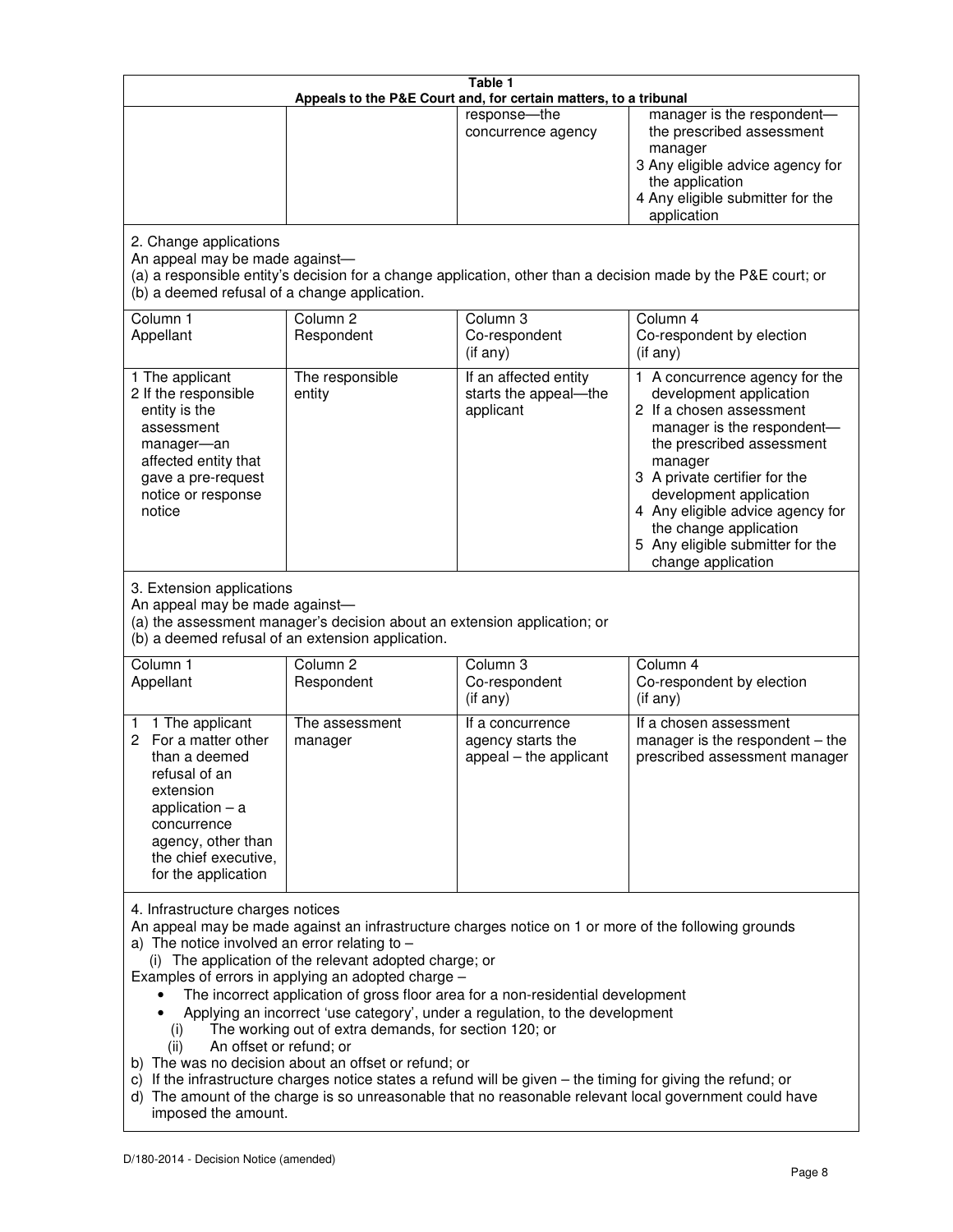|                                                                                                                                                                                                                                                  |                                                                                   | Table 1<br>Appeals to the P&E Court and, for certain matters, to a tribunal                       |                                                                                                                                                                                                                        |
|--------------------------------------------------------------------------------------------------------------------------------------------------------------------------------------------------------------------------------------------------|-----------------------------------------------------------------------------------|---------------------------------------------------------------------------------------------------|------------------------------------------------------------------------------------------------------------------------------------------------------------------------------------------------------------------------|
| Column 1<br>Appellant                                                                                                                                                                                                                            | Column <sub>2</sub><br>Respondent                                                 | Column <sub>3</sub><br>Co-respondent<br>(if any)                                                  | Column 4<br>Co-respondent by election<br>(if any)                                                                                                                                                                      |
| The person given the<br>Infrastructure charges<br>notice                                                                                                                                                                                         | The local government<br>that gave the<br>infrastructure charges<br>notice         |                                                                                                   |                                                                                                                                                                                                                        |
| 5. Conversion applications<br>An appeal may be made against-<br>(a) the refusal of a conversion application; or                                                                                                                                  | (b) a deemed refusal of a conversion application.                                 |                                                                                                   |                                                                                                                                                                                                                        |
| Column 1<br>Appellant                                                                                                                                                                                                                            | Column <sub>2</sub><br>Respondent                                                 | Column 3<br>Co-respondent<br>(if any)                                                             | Column 4<br>Co-respondent by election<br>(if any)                                                                                                                                                                      |
| The applicant                                                                                                                                                                                                                                    | The local government<br>to which the conversion<br>application was made           |                                                                                                   | $\overline{a}$                                                                                                                                                                                                         |
| 6. Enforcement notices                                                                                                                                                                                                                           | An appeal may be made against the decision to give an enforcement notice.         |                                                                                                   |                                                                                                                                                                                                                        |
| Column 1<br>Appellant                                                                                                                                                                                                                            | Column $2$<br>Respondent                                                          | Column 3<br>Co-respondent<br>(if any)                                                             | Column 4<br>Co-respondent by election<br>(if any)                                                                                                                                                                      |
| The person given the<br>enforcement notice                                                                                                                                                                                                       | The enforcement<br>authority                                                      |                                                                                                   | If the enforcement authority is<br>not the local government for<br>the premises in relation to which<br>the offence is alleged to have<br>happened-the local<br>government                                             |
|                                                                                                                                                                                                                                                  |                                                                                   | Table 2                                                                                           |                                                                                                                                                                                                                        |
|                                                                                                                                                                                                                                                  |                                                                                   | Appeals to the P&E Court only                                                                     |                                                                                                                                                                                                                        |
| 1. Appeals from tribunal<br>An appeal may be made against a decision of a tribunal, other than a decision under<br>section 252, on the ground of-<br>(a) an error or mistake in law on the part of the tribunal; or<br>(b) jurisdictional error. |                                                                                   |                                                                                                   |                                                                                                                                                                                                                        |
| Column 1<br>Appellant                                                                                                                                                                                                                            | Column <sub>2</sub><br>Respondent                                                 | Column <sub>3</sub><br>Co-respondent<br>(if any)                                                  | Column 4<br>Co-respondent by election<br>(if any)                                                                                                                                                                      |
| A party to the<br>proceedings for the<br>decision                                                                                                                                                                                                | The other party to the<br>proceedings for the<br>decision                         |                                                                                                   |                                                                                                                                                                                                                        |
| 2. Eligible submitter appeals<br>(b) a variation request.                                                                                                                                                                                        | application, to the extent that the decision relates to-                          |                                                                                                   | An appeal may be made against the decision to give a development approval, or an approval for a change<br>(a) any part of the development application for the development approval that required impact assessment; or |
| Column 1<br>Appellant                                                                                                                                                                                                                            | Column 2<br>Respondent                                                            | Column 3<br>Co-respondent<br>(if any)                                                             | Column 4<br>Co-respondent by election<br>(if any)                                                                                                                                                                      |
| 1 For a development<br>application-an<br>eligible submitter for<br>the development<br>application                                                                                                                                                | 1 For a development<br>application-the<br>assessment<br>manager<br>2 For a change | 1 The applicant<br>2 If the appeal is about<br>a concurrence<br>agency's referral<br>response-the | Another eligible<br>submitter for the<br>application                                                                                                                                                                   |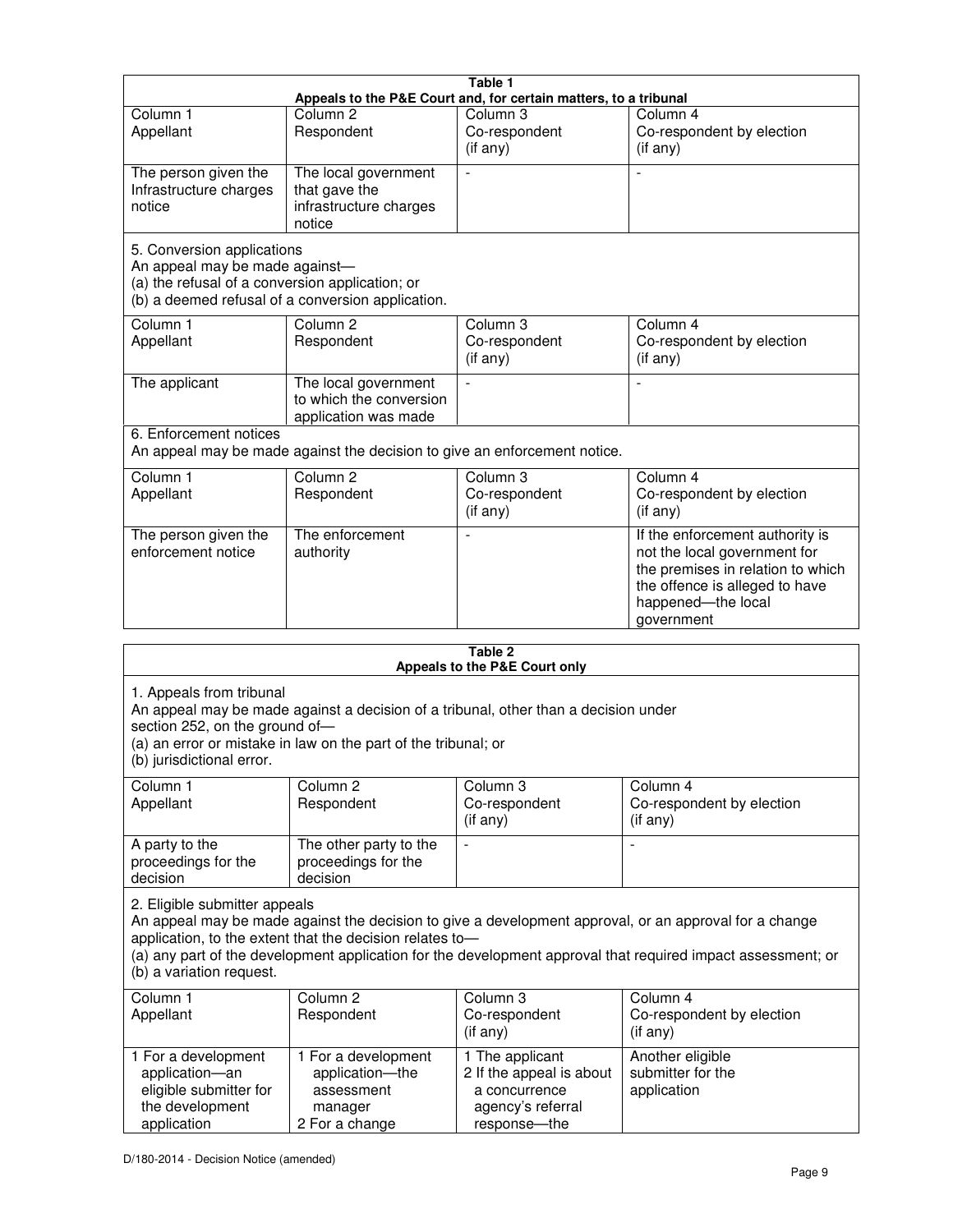| Table 2<br>Appeals to the P&E Court only                                                                                                                                                                                                                                                                                                                                                                           |                                                                                                                            |                                                                                                                         |                                                                                        |
|--------------------------------------------------------------------------------------------------------------------------------------------------------------------------------------------------------------------------------------------------------------------------------------------------------------------------------------------------------------------------------------------------------------------|----------------------------------------------------------------------------------------------------------------------------|-------------------------------------------------------------------------------------------------------------------------|----------------------------------------------------------------------------------------|
| 2 For a change<br>application-an<br>eligible submitter for<br>the change<br>application                                                                                                                                                                                                                                                                                                                            | application-the<br>responsible entity                                                                                      | concurrence agency                                                                                                      |                                                                                        |
| 3. Eligible submitter and eligible advice agency appeals<br>An appeal may be made against a provision of a development approval, or failure to<br>include a provision in the development approval, to the extent the matter relates to-<br>(a) any part of the development application or the change application, for the development approval, that<br>required impact assessment; or<br>(b) a variation request. |                                                                                                                            |                                                                                                                         |                                                                                        |
| Column 1<br>Appellant                                                                                                                                                                                                                                                                                                                                                                                              | Column <sub>2</sub><br>Respondent                                                                                          | Column 3<br>Co-respondent<br>(if any)                                                                                   | Column 4<br>Co-respondent by election<br>(if any)                                      |
| 1 For a development<br>application-an<br>eligible submitter for<br>the development<br>application<br>2 For a change<br>application-an<br>eligible submitter for<br>the change<br>application<br>3 An eligible advice<br>agency for the<br>development<br>application or change<br>application                                                                                                                      | 1 For a development<br>application-the<br>assessment<br>manager<br>2 For a change<br>application-the<br>responsible entity | 1 The applicant<br>2 If the appeal is about<br>a concurrence<br>agency's referral<br>response-the<br>concurrence agency | Another eligible submitter for the<br>application                                      |
| 4. Compensation claims<br>An appeal may be made against-<br>(a) a decision under section 32 about a compensation claim; or<br>(b) a decision under section 265 about a claim for compensation; or<br>(c) a deemed refusal of a claim under paragraph (a) or (b).                                                                                                                                                   |                                                                                                                            |                                                                                                                         |                                                                                        |
| Column 1<br>Appellant                                                                                                                                                                                                                                                                                                                                                                                              | Column <sub>2</sub><br>Respondent                                                                                          | Column 3<br>Co-respondent<br>(if any)                                                                                   | Column 4<br>Co-respondent by election<br>(if any)                                      |
| A person dissatisfied<br>with the decision                                                                                                                                                                                                                                                                                                                                                                         | The local<br>government to which<br>the claim was made                                                                     |                                                                                                                         |                                                                                        |
| 5. Registered premises<br>An appeal may be made against a decision of the Minister under chapter 7, part 4.                                                                                                                                                                                                                                                                                                        |                                                                                                                            |                                                                                                                         |                                                                                        |
| Column 1<br>Appellant                                                                                                                                                                                                                                                                                                                                                                                              | Column <sub>2</sub><br>Respondent                                                                                          | Column 3<br>Co-respondent<br>(if any)                                                                                   | Column 4<br>Co-respondent by election<br>(if any)                                      |
| 1 A person given a<br>decision notice about<br>the decision<br>2 If the decision is to<br>register premises or<br>renew the<br>registration of<br>premises-an owner<br>or occupier of<br>premises in the<br>affected area for the                                                                                                                                                                                  | The Minister                                                                                                               |                                                                                                                         | If an owner or occupier starts the<br>appeal – the owner of the<br>registered premises |